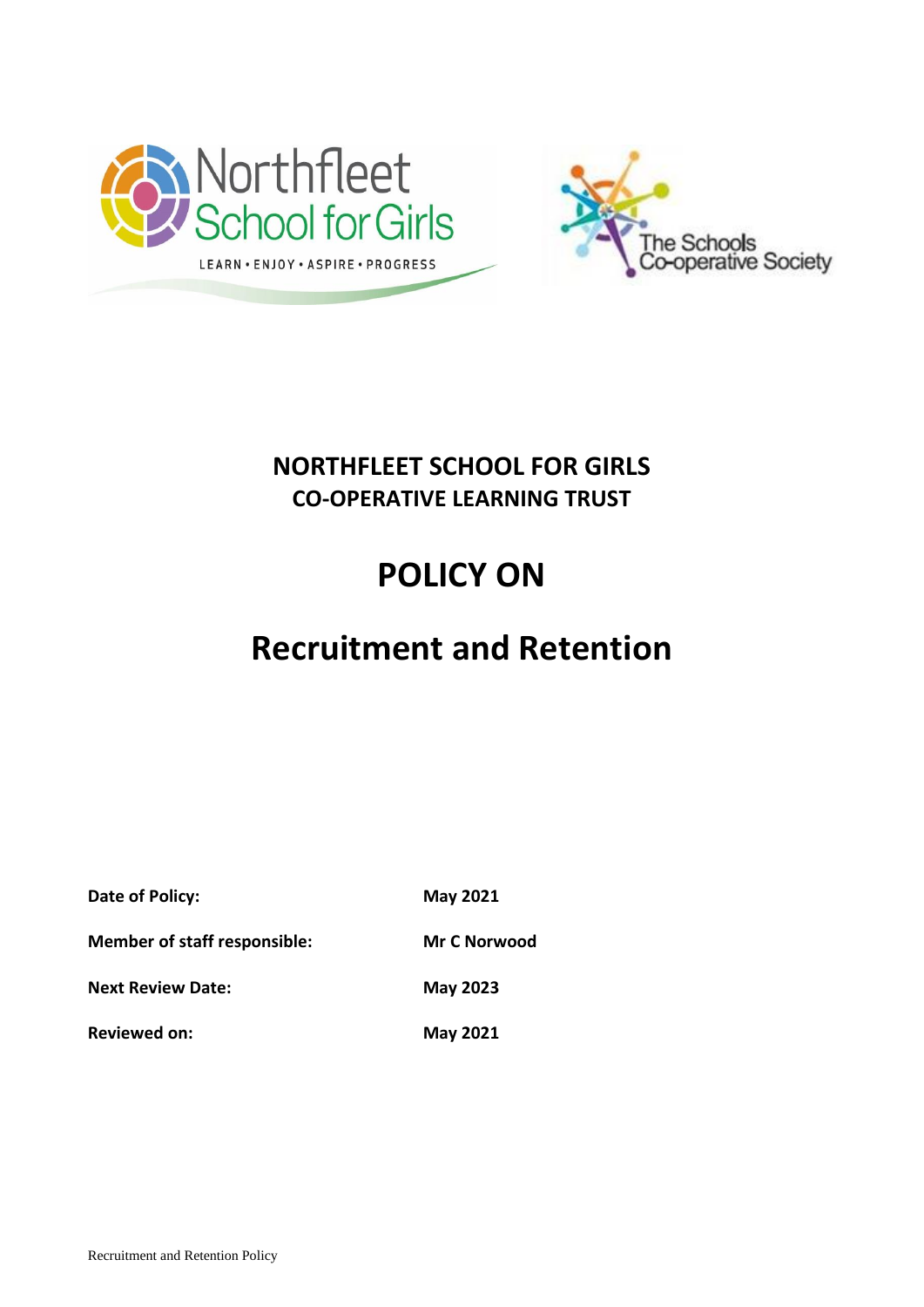# Contents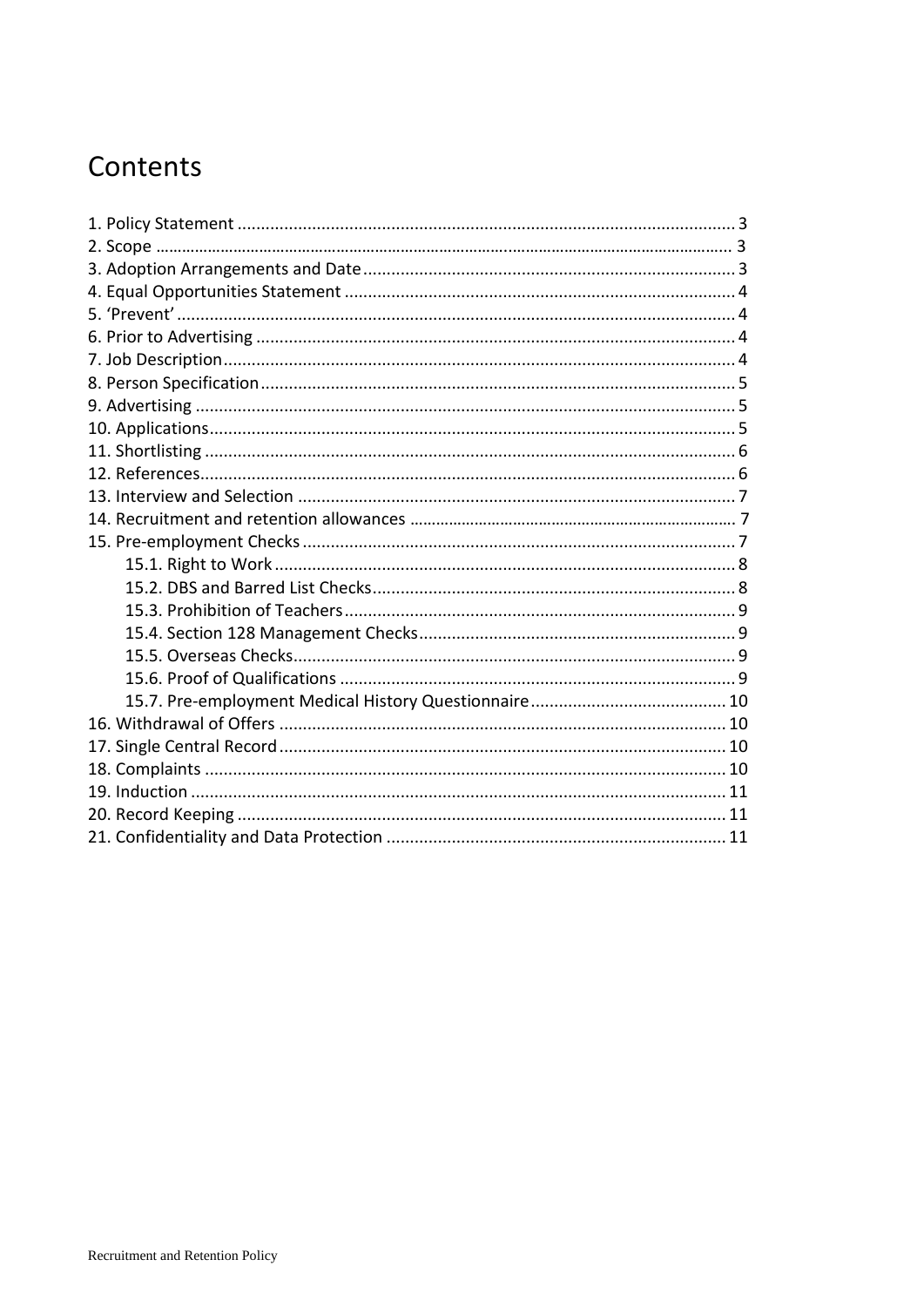# <span id="page-2-0"></span>**1. Policy Statement**

This policy has been adopted by the Governing Body of Northfleet School for Girls to provide a policy framework for the recruitment and selection of staff to all posts within the approved staffing structure of the school. Northfleet School for Girls is committed to safeguarding and promoting the welfare of children and young people and requires all staff and volunteers to share and demonstrate this commitment.

The Governors of Northfleet School for Girls fully understand their responsibilities in ensuring that recruitment procedures are free from unlawful discrimination in line with the Equality Act 2010. The Governors also fully appreciate the importance of fair, open and effective procedures to enable the school to recruit people with the right skills, aptitudes and attitudes.

The Governors of Northfleet School for Girls will ensure compliance with all relevant legislation, recommendations and guidance including the statutory guidance published by the Department for Education (DfE), Keeping Children Safe in Education (KCSIE) 2019, Disqualification under the Childcare Act (DUCA) 2006 and related updates, the Prevent Duty Guidance for England and Wales 2015 (the Prevent Duty Guidance) and any guidance or code of practice published by the Disclosure and Barring Service (DBS).

The Governors of Northfleet School for Girls fully understand their responsibilities in managing the personal data of job applicants in line with the General Data Protection Regulations (GDPR).

All staff, governors and volunteers are expected to share a commitment to safeguard children and vulnerable groups and, as part of that commitment, follow 'Safer Recruitment' guidance in line with the Keeping Children Safe in Education – statutory guidance for schools and colleges (2019).

As part of our commitment to safeguarding children and vulnerable groups, Enhanced DBS checks and/or Barred List checks on all posts must be carried out where they are required.

All staff and governors involved in recruitment and selection decisions are required to work in ways that are entirely consistent with this policy at all times.

The school will ensure that training is provided for all staff and governors involved in the recruitment and selection of staff and that it is appropriate to their role.

It is a statutory requirement for maintained schools that all selection panels must include at least one member who has successfully completed safer recruitment training. This forms part of the School Staffing (England) Regulations 2009.

#### <span id="page-2-1"></span>**2. Scope**

This Policy applies to all employees of Northfleet School for Girls.

#### <span id="page-2-2"></span>**3. Adoption Arrangements and Date**

This policy was adopted by the Governing Body of Northfleet School for Girls on 19 May 2021 and supersedes any previous Recruitment Policy.

This policy will be reviewed by the Governing Body every two years or earlier if there is a need. This will involve consultation with the recognised unions.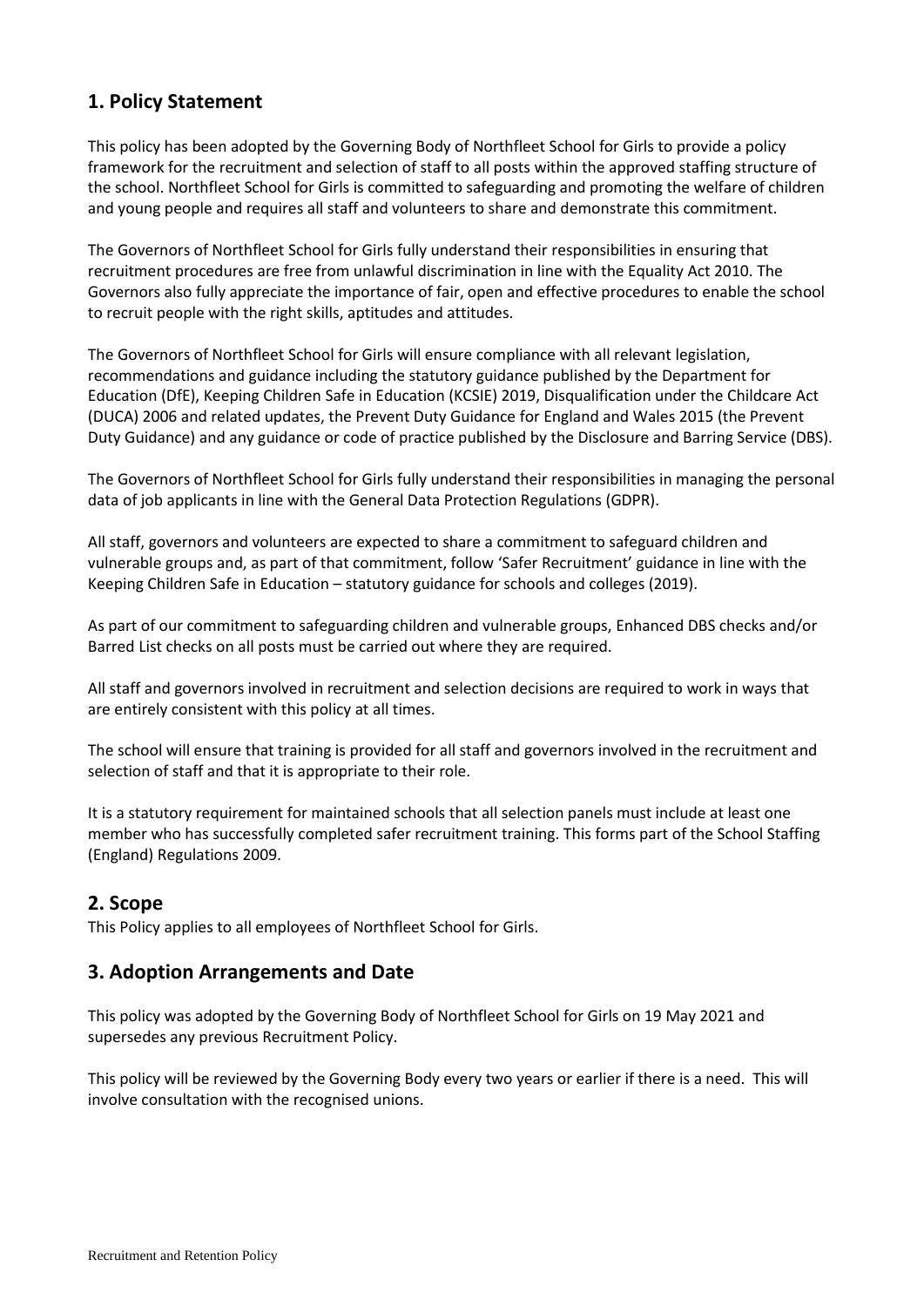# <span id="page-3-0"></span>**4. Equal Opportunities Statement**

This school is committed to ensuring that each stage of the recruitment and selection process is accessible to all. We will review the recruitment policy and procedure regularly to ensure that it takes account of the Equality Act 2010 and does not discriminate against applicants on the grounds of race, religion or belief, disability, age, pregnancy and maternity, gender reassignment, marriage and civil partnership, sex or sexual orientation.

# <span id="page-3-1"></span>**5. 'Prevent'**

The school has a duty under section 26 of the Counter-Terrorism and Security Act 2015 ("the CTSA 2015") to have "due regard to the need to prevent people from being drawn into terrorism". This duty is known as the Prevent duty.

In carrying out its obligations under 'Prevent' the school will assess the risk of children being drawn into terrorism, including support for extremist ideas that are part of terrorist ideology. The school will not discriminate on the grounds of race, colour, nationality, ethnic or national origin, religion or religious belief, sex or sexual orientation, marital or civil partnership status, disability or age.

# <span id="page-3-2"></span>**6. Prior to Advertising**

When a vacancy occurs the line manager will review the need for the post and consider all options (internal and external) before deciding that there is a need to recruit. If there is a need to recruit the job description should be reviewed in line with the school workforce plan prior to seeking the approval of the Headteacher to commence recruitment.

Consideration should also be given to the working hours and contractual arrangements for each post to ensure that posts are open to applicants wishing to work on a part-time or job-share basis where possible and practical.

#### <span id="page-3-3"></span>**7. Job Description**

The job description is a statement of purpose and scope and defines both the job role and expectations. It will:

- Summarise the job purpose/impact
- Set out key responsibilities and accountabilities
- Set out reporting and line management arrangements

An up-to-date job description and person specification will be available for each vacancy advertised.

Managers will refer to the Professional Standards for Teachers and to the School Teachers' Pay and Conditions Document (which sets out the expected attributes of Main Scale, Post Threshold, Advanced Skills and Excellent Teachers) when creating job descriptions for teaching posts.

All job descriptions should clearly state the post holder's responsibility for promoting and safeguarding the welfare of children and young people.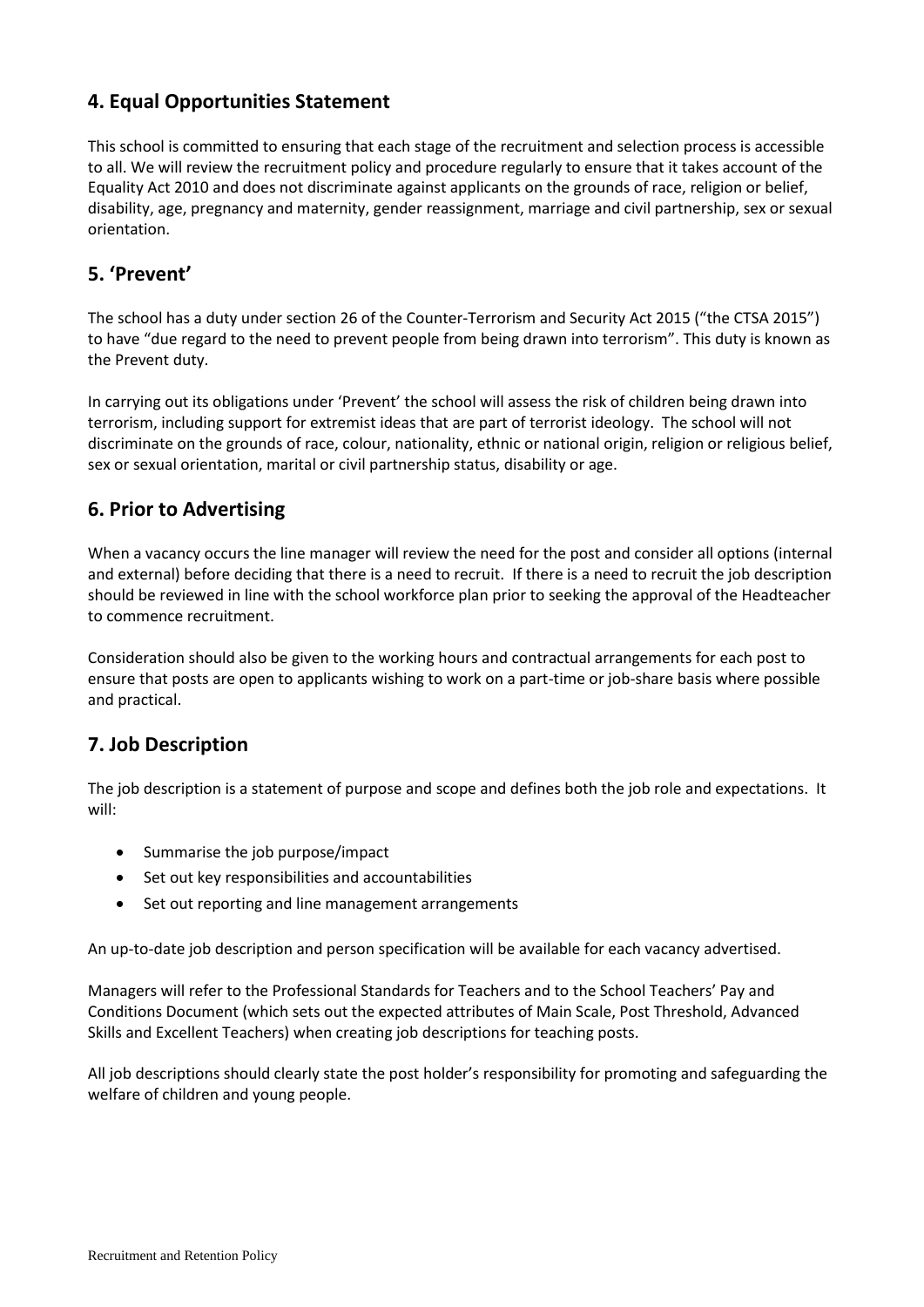# <span id="page-4-0"></span>**8. Person Specification**

The person specification is a description of the qualifications, experience, knowledge, skills, competencies and other attributes of the ideal person to fill the role.

It will classify each attribute as either 'Essential' to do the job or as a 'Desirable' attribute for the post holder to have and indicate how each attribute will be assessed e.g. application form, interview, reference, test etc.

All attributes should be measurable and quantifiable and should take care not to unlawfully discriminate against particular groups of people, either directly or indirectly.

# <span id="page-4-1"></span>**9. Advertising**

All vacant posts will be advertised in a fair, open and honest manner and will be advertised by means of a formal notice to all staff as a minimum (via school email). In most cases, vacant posts will be advertised externally.

To demonstrate to potential job applicants our commitment to Safeguarding and the welfare of children, the following statement should be included on any relevant advertisements and documentation sent out to applicants:

Northfleet Schools for Girls is committed to safeguarding and promoting the welfare of children and expects all staff to share this commitment. The appointment is subject to satisfactory references, medical clearance and an enhanced DBS check.

#### <span id="page-4-2"></span>**10. Applications**

All applicants must complete the relevant application form in full to enable the panel to shortlist in a fair and objective manner. Candidates invited for interview will be sent a separate Criminal Record Self-Disclosure form which invites candidates to provide details of all unspent convictions, spent convictions and cautions that are not "protected" as defined by the Rehabilitation of Offenders Act 1974 (Exceptions) Order 1975 (as amended in 2013) by SI 2013 1198.

Candidates are not required to disclose anything that would currently be filtered from the Police National Computer by the Disclosure and Barring Service. Guidance and criteria on the filtering of these cautions and convictions can be found on the Disclosure and Barring Service website.<sup>1</sup>

The Criminal Record Self-Disclosure form is confidential and will not be seen by recruiting managers until the applicant has been successfully short-listed for the vacant post.

Failure to declare relevant information may disqualify the candidate from the appointment and, if appointed, may render the individual liable to immediate dismissal without notice.

All applicants are required to sign and date the declaration.

The school may reasonably decide to reject an application where incomplete and/or ambiguous information is provided.

Applications for roles open to current staff only (additional TLR responsibilities or short term additional contracts) may be made by letter, without need for a full application form.

<sup>&</sup>lt;sup>1</sup> <https://www.gov.uk/government/publications/dbs-filtering-guidance/dbs-filtering-guide>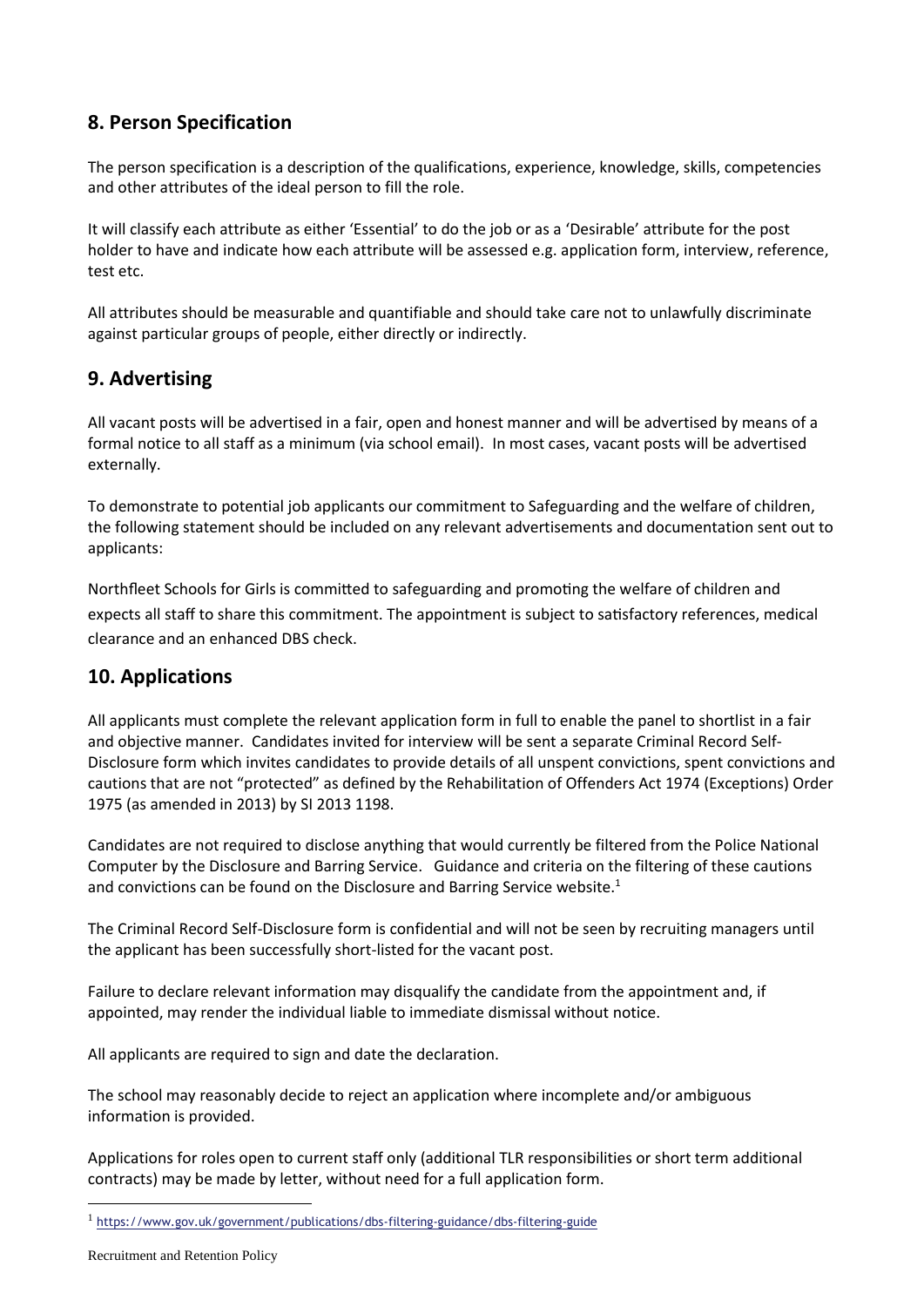# <span id="page-5-0"></span>**11. Shortlisting**

It is recommended that at least 2 people are involved in the shortlisting process, one of whom should be the line manager.

All shortlisting decisions will be made with clear reference to the skills and qualities set out in the person specification using an agreed method of scoring against the essential and desirable criteria. Each candidate will be considered on their own merit.

The equal opportunities monitoring form will be separated from the main application form to reduce any likelihood of conscious or unconscious bias.

#### <span id="page-5-1"></span>**12. References**

In order to comply with Keeping Children Safe in Education, it is the policy of Northfleet School for Girls that all references will be obtained, and concerns resolved, before commencing an appointment. This will be done either by letter seeking to verify the skills, experience, competencies and employment history of the applicant, or by a standard reference form.

It is the school's practice, with the consent of the applicant, to take up references after interview and before commencement of employment. Where references show any concerns these will be resolved before employment starts, where concerns are not possible to resolve the offer of employment may be revoked.

On receipt, references will be checked to ensure that all specific questions have been answered satisfactorily. Any discrepancies or anomalies should be noted and addressed during the applicant's interview.

Specific questions should be included to explore the applicant's suitability to work with children and, if the referee has any concerns, they should be asked to give their reasons.

In order to comply with the Equality Act 2010, reference requests sent prior to an offer of employment will not request details of attendance or absence however; further information will be requested and compared with the medical questionnaire following the applicant's acceptance of a conditional offer of employment – see 14 below.

Applicants will be required to specify the details of 2 referees, one of which should be the current or most recent employer and references will only be obtained directly from the referee: testimonials or open references (those addressed 'To whom it may concern') will not be considered. Referees will be provided with a copy of the job description and person specification to assist them in their response.

References for staff working in an education setting will be sought from the Headteacher and, in other settings, it would be appropriate to seek a reference from the line manager of the applicant.

Where a candidate is not currently working in a school or childcare setting but has done so in the past, one reference should be from their most recent children's workforce employer in line with Safer Recruitment guidelines.

We reserve the right to request that the applicant provides alternative referees where the initial referees are deemed inappropriate for our purposes e.g. where the current or most recent employer is not provided.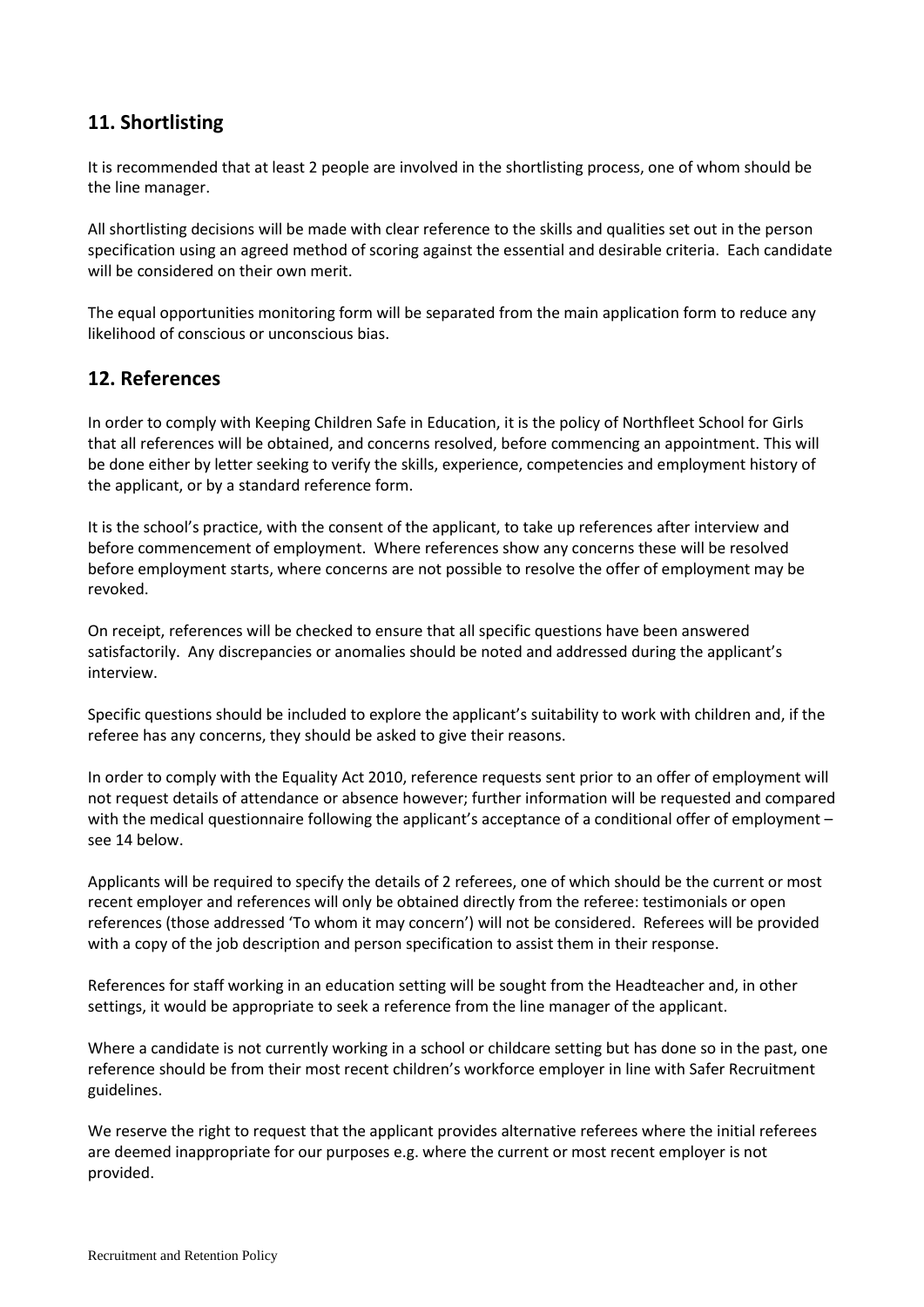We will seek to confirm whether the candidate has been subject to any formal disciplinary procedures within the last two years and to establish any details, outcomes or 'live' sanctions which are in place.

In cases where there have been disciplinary concerns which involved children or safeguarding that have been substantiated, the referee will be required to confirm details.

In accordance with Keeping Children Safe in Education (2019), cases in which an allegation is proven to be false, unsubstantiated or malicious should not be included in employer references.

In accordance with the School Staffing Regulations 2012, we will seek to confirm whether candidates for teaching posts have been subject to formal capability proceedings in the past two years.

In the case of recruitment to all other posts we will ask referees to confirm whether candidates have been subject to formal capability proceedings in the past 2 years as part of our appointment process.

#### <span id="page-6-0"></span>**13. Interview and Selection**

The school is committed to ensuring that all interviewees are assessed according to their ability to meet the criteria of the job description and person specification and to fulfil their obligation regarding keeping children safe.

Applicants may have indicated on their application form that they have a disability and, in order to promote fairness and to meet our obligations under the Equality Act 2010, the letter of invitation will encourage applicants to contact the school if they require any adjustments to enable them to attend the interview.

Candidates are required, before commencing employment, to bring evidence of relevant qualifications where the original documents must be checked, a copy retained and the date of checking recorded in the Single Central Record.

The interview panel will include at least one member who has undertaken safer recruitment training in accordance with the School Staffing (England) Regulations 2009 and should not include an Employee where one of the applicants is a relative, partner or close friend.

The panel will take notes during the interview to enable a scoring matrix to be completed and, at the conclusion of the interviews; the panel will consider each of the candidates against the criteria for the post before reaching their decision.

#### **14. Recruitment and Retention allowances**

Where particular expertise is required or there are particular difficulties in recruitment (e.g. shortage subject teachers or local salary pressures from the academy sector or similar) the Headteacher may offer a recruitment and retention incentive of up to £2,000 in line with the Teacher's Pay & Conditions document. In the unlikely event of a recruitment and retention incentive above £2,000 the Headteacher will seek approval of the Governor Leadership Committee or Chair of Governors where time does not allow full committee approval. Northfleet School for Girls has one member of staff earning more than £100k.

#### <span id="page-6-1"></span>**15. Pre-employment Checks**

All offers of employment will be conditional on the successful completion of the pre-employment checks listed below and will include confirmation of salary, start date and any information that the successful applicant needs to provide before commencing employment e.g. DBS form and pre-employment questionnaire.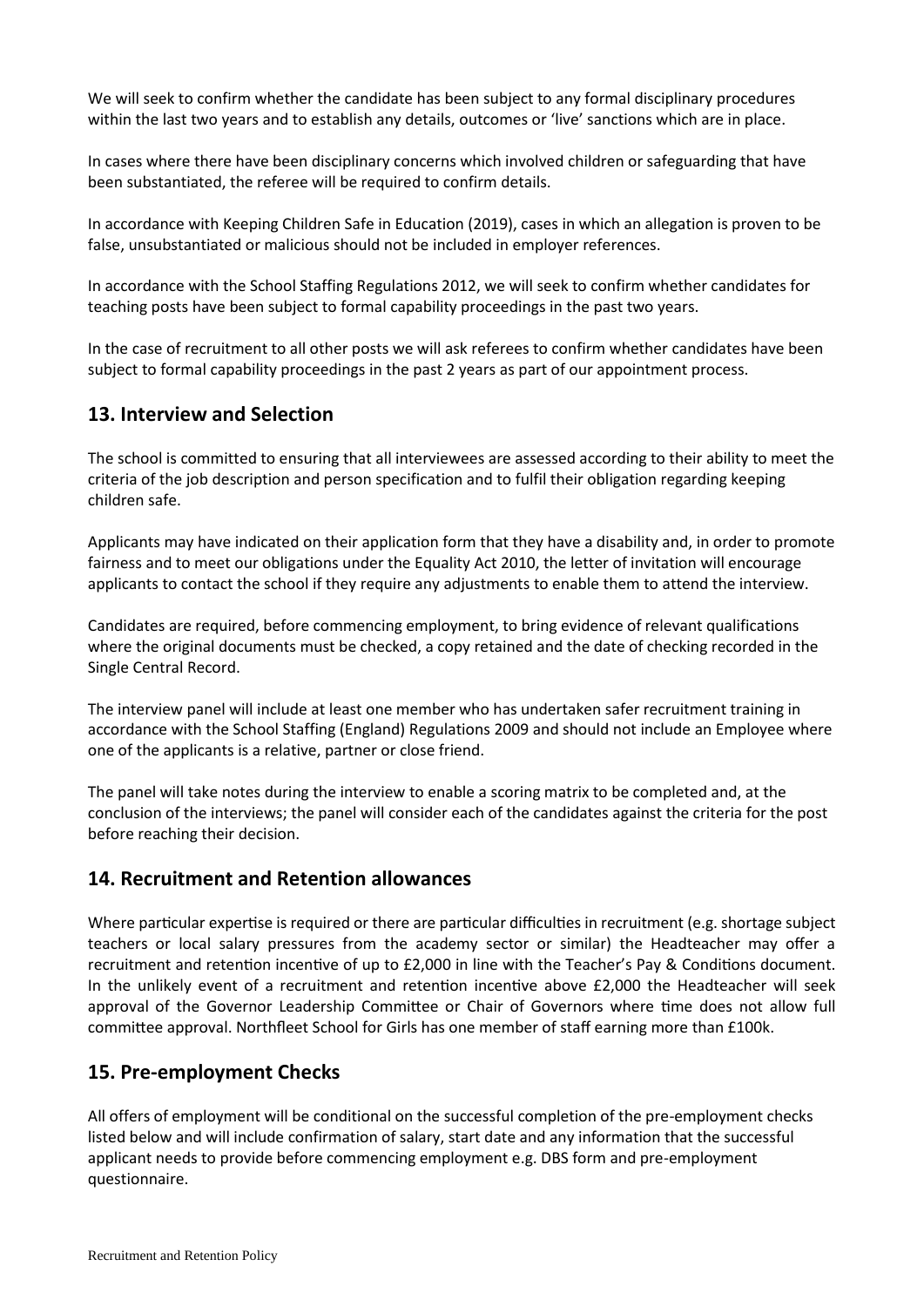All offers of employment will be subject to and conditional upon:

- o Enhanced DBS check
- o DBS Barred list check where applicable (i.e. if working in regulated activity)
- o Verification of identity including Date of Birth
- o Verification of entitlement to work in the UK
- o Verification of any relevant qualifications
- o Receipt of 2 satisfactory references
- o Satisfactory pre-employment health clearance
- $\circ$  Prohibition checks for those in teaching work and those with previous teaching experience (including unqualified teachers, HLTA's etc.)
- o A section 128 Prohibition from Management check (Independent/free schools/academies only). Whilst they are not employees, from September 2019, Keeping Children Safe in Education also recommends that maintained school governors have section 128 checks because a section 128 direction prohibits someone from serving as a maintained school governor.
- o Overseas checks as appropriate including EEA Restriction checks for teachers who have worked in EEA countries

If these are not satisfactory an offer of employment may be withdrawn or where an individual has commenced work, employment may be terminated.

#### <span id="page-7-0"></span>**15.1. Right to Work**

In order to comply with the Asylum and Immigration Act 1996 – Prevention of Illegal Working – interview candidates will be asked to bring certain documentation to the interview which shows their eligibility to work in the UK. No offer of employment can be made unless one of the original documents listed on the Home Office Right to Work Checklist is produced.

The candidate's original documents must be checked, and a signed and dated copy retained in line with the school retention policy.

The Home Office Right to Work Checklist shows the acceptable identity documentation as currently defined by the Home Office and further information on establishing an individual's right to work can be found at:

#### [https://assets.publishing.service.gov.uk/government/uploads/system/uploads/attachment\\_data/file/3789](https://assets.publishing.service.gov.uk/government/uploads/system/uploads/attachment_data/file/378926/employers_right_to_work_checklist_november_2014.pdf) 26/employers right to work checklist november 2014.pdf

#### <span id="page-7-1"></span>**15.2. DBS and Barred List Checks**

All those directly employed by Schools and Academies in paid positions are required to obtain an enhanced Disclosure and Barring Service (DBS) check.

It is an offence to employ, in a school or academy, an individual who is barred from working with children. A check against the Children's Barred List will be requested as part of the enhanced DBS Disclosure for all employees working in regulated activity i.e. having unsupervised, frequent, or intensive contact with children.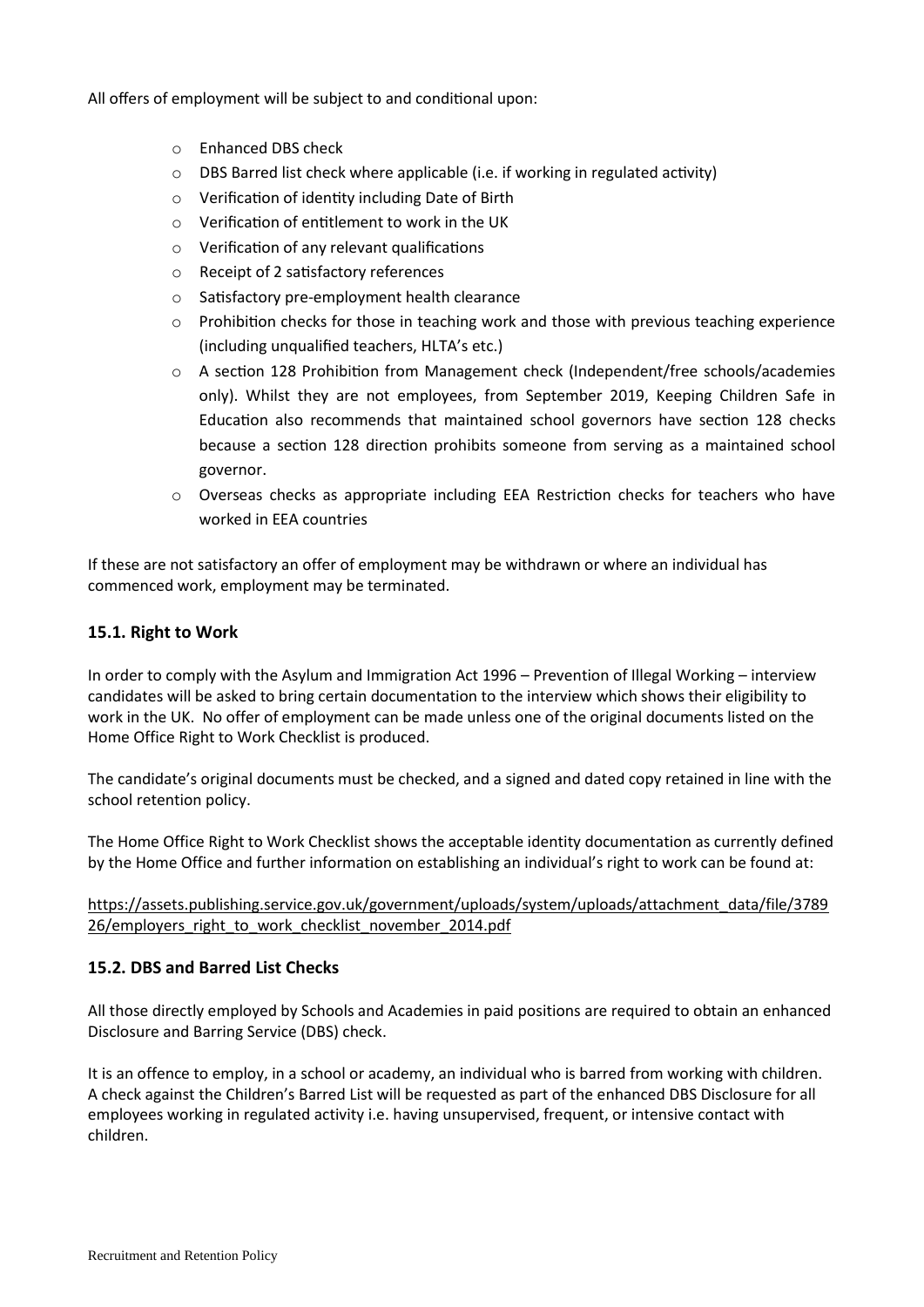It is the schools practice that individuals obtain a satisfactory enhanced DBS check before commencing work. In exceptional circumstances where the applicant is required to commence work before the full disclosure certificate is received, where working in regulated activity, a barred list check must be carried out before employment commences and supervision must be in place until a satisfactory DBS check is obtained.

In cases where we are notified that a DBS check is positive for criminal convictions, cautions, warnings etc, the contents of the certificate will be discussed with our HR Consultant.

For further details of what constitutes regulated activity and guidance on DBS checking for unpaid positions, including Governors and volunteers, please refer to Part 2 – Guidance Notes for Managers.

#### <span id="page-8-0"></span>**15.3. Prohibition of Teachers**

The School will verify that anyone appointed to carry out teaching work (including HLTA's and unqualified teachers) has not been prohibited from doing so by the Secretary of State in accordance with the Teachers' Disciplinary (England) Regulations 2012. All those in teaching work, or those with previous teaching experience, will require a prohibition check. Teaching staff will be checked on the Teacher Regulation Agency self-service portal (formerly known as the Employer Access Service) to ensure that they have the required teaching qualifications, have successfully completed statutory induction where it is necessary i.e. for teachers who obtained QTS after May 1999, and have not been prohibited from teaching.

The Teacher Regulation Agency allows checks on teachers sanctioned (since 18 January 2016) in other EEA member states by an EEA member state regulator of the teaching profession.

#### <span id="page-8-1"></span>**15.4. Section 128 Management Checks**

Section 128 directions are not made in relation to employees in maintained schools however, the Secretary of State, under s. 128 of the Education and Skills Act 2008, may prohibit someone from serving as a maintained school governor.

#### <span id="page-8-2"></span>**15.5. Overseas Checks**

In accordance with Keeping Children Safe in Education (2019), overseas checks, as the school considers appropriate, will be undertaken where, by reason of the individual's living or having lived overseas, obtaining an enhanced DBS certificate is not sufficient to establish his or her suitability to work.

Since 6 April 2017 for all Tier 2 Visa applicants it is a requirement that they must provide a criminal record certificate from any country where they have lived for 12 months or more (whether continuously or in total) in the last 10 years.

Checks on individuals who have lived or worked outside the UK should include recording checks for those European Economic Area (EEA) teacher sanctions and restrictions which can be checked on the Teacher Regulation Agency Self Service Portal.

#### <span id="page-8-3"></span>**15.6. Proof of Qualifications**

Proof of qualifications will be checked to ensure that they match with the candidate's application form. The name of the qualification, awarding institution, date of qualification and candidate name will be checked. A copy of qualifications is retained and the date of checking recorded in the Single Central Record.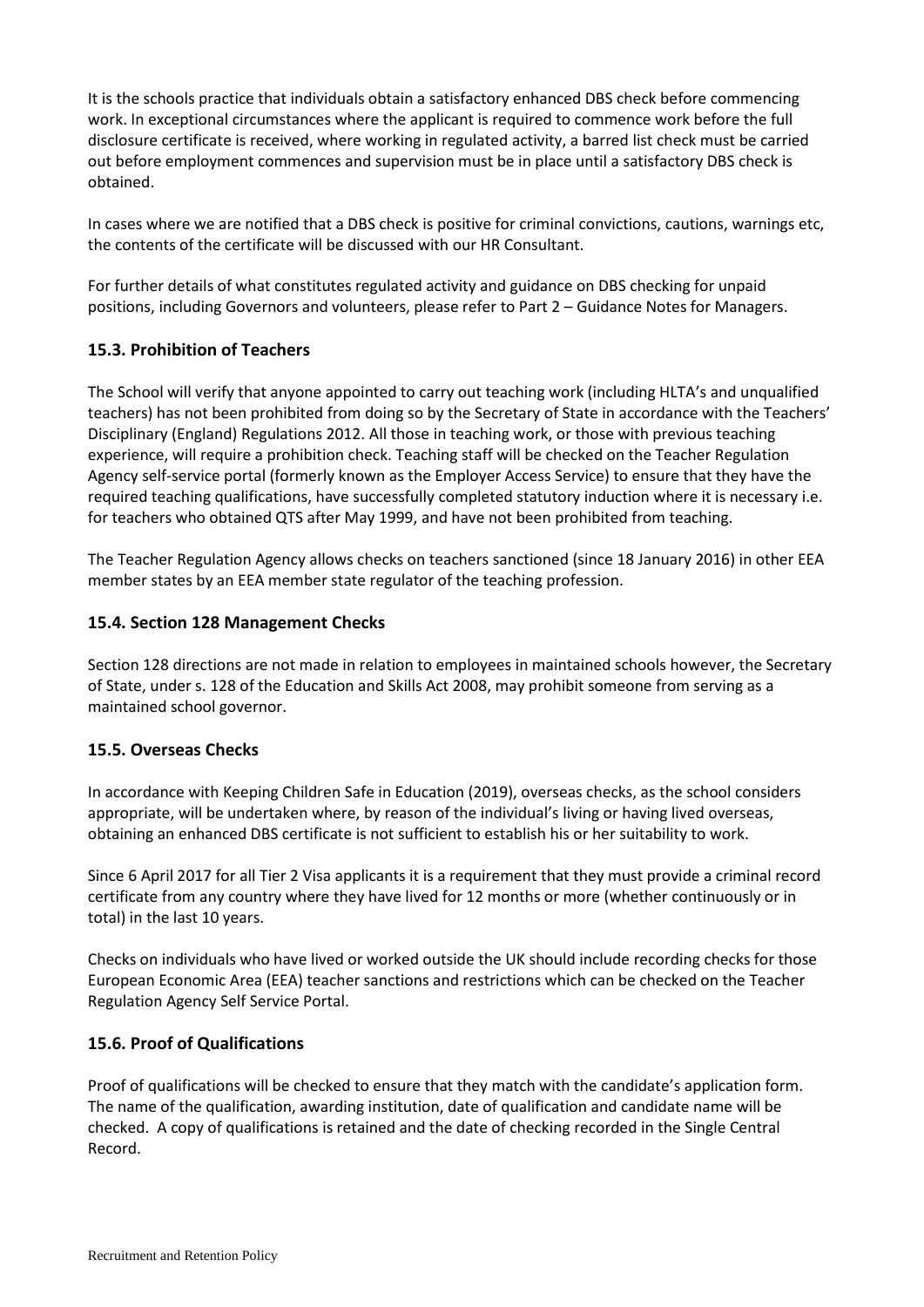In the case of teachers, Qualified Teacher Status (QTS) will be checked via the Teacher Regulation Agency's Self Service Portal at<https://teacherservices.education.gov.uk/>

In the event of any concerns regarding the validity of the qualification, a candidate may be required to obtain confirmation or clarification in writing from the exam board or awarding institution.

#### <span id="page-9-0"></span>**15.7. Pre-employment Medical History Questionnaire**

The school will require all successful applicants to complete a medical history questionnaire to verify their medical fitness. There is also a requirement for schools to ensure that staff appointed to teaching posts have the necessary physical and mental fitness to teach under the Education (Health Standards) (England) Regulations 2003.

Completed medical history questionnaires will then be considered in conjunction with the follow-up references which specifically explore sickness absence and attendance issues and, where appropriate, further advice about fitness to carry out a role will be sought from Occupational Health. In order to comply with the Equality Act 2010, reasonable adjustments will be made to enable a candidate to take up their role.

In circumstances where the candidate is assessed as medically unfit to carry out the role, or where it is not possible to make reasonable adjustments, an offer of employment may be withdrawn.

# <span id="page-9-1"></span>**16. Withdrawal of Offers**

In the event that the pre-employment checks or references are unsatisfactory, or where the identity, qualifications or right to work in the UK of a successful candidate cannot be verified, Northfleet School for Girls will consider withdrawing the conditional offer of employment. Where the successful candidate has started in post and information becomes available which would have caused the offer to be withdrawn, employment may be terminated. In these circumstances, advice may be sought from the school's HR consultant.

# <span id="page-9-2"></span>**17. Single Central Record**

In accordance with the terms of the School Staffing (England) Regulations (as amended) Northfleet School for Girls will retain details of recruitment and vetting checks undertaken in a Single Central Record (SCR). This data will be collated, used and stored and deleted in line with GDPR. Further details of the information required can be found in Part 2 - Guidance Notes for Managers.

#### <span id="page-9-3"></span>**18. Complaints**

An individual who feels that their treatment during the recruitment and selection process is unfair may raise a formal complaint. This can be done by writing to the Headteacher/Chair of Governors setting out the key points of their complaint. The complaint will be investigated in line with Northfleet School for Girls Complaints Procedure.

Existing employees of the school should raise their concerns through the Grievance Procedure.